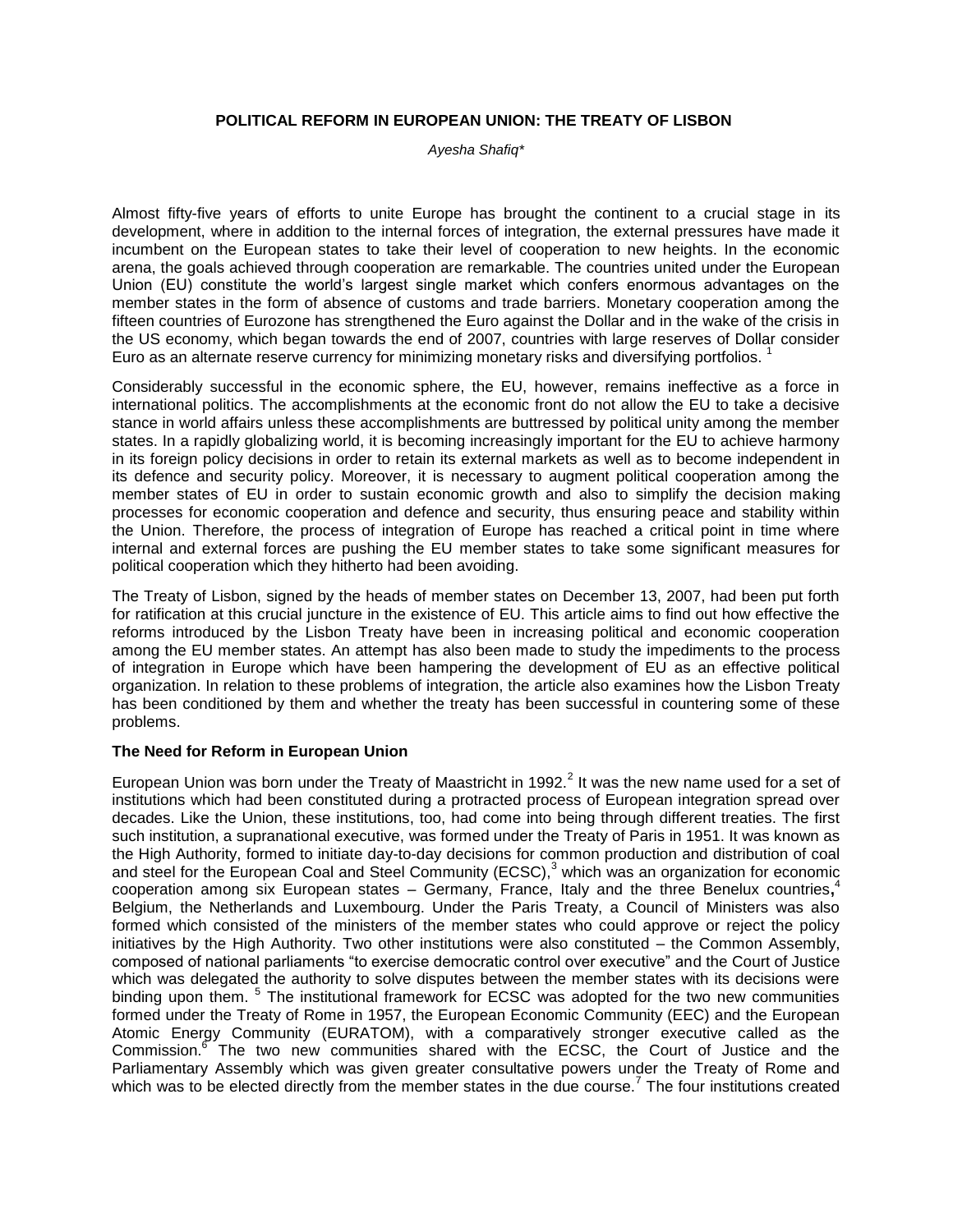for the communities were incorporated, with their evolved profiles, into the structure of European Union in 1992.

It is important to note that the institutions adopted by the European Union were originally created for sixmember communities which had an agenda for economic cooperation.<sup>8</sup> As the European communities grew in scope as well as membership, the institutions were exposed to constant transformation for the purpose of dealing with these changes. Thus the Merger Treaty, signed in 1965, which provided for a Single Commission and a Single Council of the three European Economic Communities, had to reform the existing institutions enabling their evolution to deal with an extended area of policy initiation. For instance, a rotary Presidency of Council was created which was held for six months by one of the member states and authority for policy initiation was delegated to the government of the country in office. To accommodate further changes in the European Economic Communities, which came to be called as the European Economic Community (EEC) after the merger, the institutions and their functions were repeatedly reformed. The Single European Act (SEA) signed in 1987, provided for the adaptations in institutions required for the achievement of the Internal Market.<sup>9</sup> However, most of the changes introduced by the treaties were focused on enhancing economic collaboration among the member states.

Keeping in view the nature of the former treaties, the Treaty of Maastricht, also known as the Treaty on European Union, was the first treaty under which European states agreed to cooperate on a political level. With the signing of this treaty, the period of political stagnation in the construction of Europe, which had lasted for almost four decades, came to an end. During this period, the only significant step taken by the EEC was expansion, enlisting UK, Denmark, Ireland, Greece, Spain and Portugal to its membership. In 1987, the SEA broke the stagnation in the economic sphere, but there was no progress in the political arena ever since the failure of Treaty in establishing European Defence Community which was signed by the member states of ECSC in 1952 but was never implemented. Thus after precisely forty years of stagnation, in 1992, Europe gradually woke up from its slumber and took an enormous stride towards political integration, transforming EEC into European Union – an organization which was delegated the authority to initiate cooperation between the member state governments in diverse policy areas such as foreign affairs, defence, justice and home affairs.  $10$  The introduction of a citizenship of the Union<sup>11</sup> was another big step towards integration. The Treaty marked "a new stage in the process of creating an ever closer union among the peoples of Europe, in which decisions (were to be taken) as closely as possible to the citizen." <sup>12</sup> In the economic sphere, too, significant decisions were taken. Promotion of "economic" and social progress which is balanced and sustainable," was added to the objectives of Union which was to be achieved "in particular through the creation of an area without internal frontiers, through the strengthening of economic and social cohesion and through the establishment of economic and monetary union, ultimately including a single currency in accordance with the provisions of this Treaty." <sup>13</sup> Thus the Maastricht Treaty initiated a new phase in integration of Europe in which a concentrated attempt was made to extend the cooperation among the states from the economic to the political sphere.

As already mentioned, the Maastricht Treaty adopted the existing institutions of the EEC for the Union but it did not introduce any considerable modifications in either the institutions or the framework in which these institutions had been placed under EEC. The Treaty of Rome renamed as "the Treaty Establishing the European Community" was adopted with slight changes to enable political cooperation. The changes included steps such as extension in tenure of office of the Commission, the selection of the Commission"s president by the Council in consultation with the Parliament (which was the Parliamentary Assembly in the EEC) and the extension of majority vote for decision in the Council to some new areas. Moreover, the areas of policy formulation were divided into three pillars: European Communities (EC);<sup>14</sup> Common Foreign and Security Policy (CFSP);<sup>15</sup> and Police and Judicial Co-operation in Criminal Matters (PJCC).<sup>16</sup> Under the powers delegated to the institutions, only the Council could legislate in the CFSP and PJCC pillars since it was intergovernmental in nature. The member states did not agree to entrust authority to supranational institutions including the Parliament, the Commission and the European Court of Justice (ECJ) to deal with the matters such as foreign affairs and defence. The supranational institutions could function in the first pillar which dealt with the matters formerly handled by the EEC. The Commission had the exclusive right of initiative in the matters falling under the first pillar and the judgments of ECJ were binding. The procedure of co-decision introduced in the treaty enabled the Parliament, which had become a body elected directly by the citizens of member states ever since the first European elections in 1979, to amend or reject the legislation proposed by the Council, in matters pertaining to the first pillar. Thus as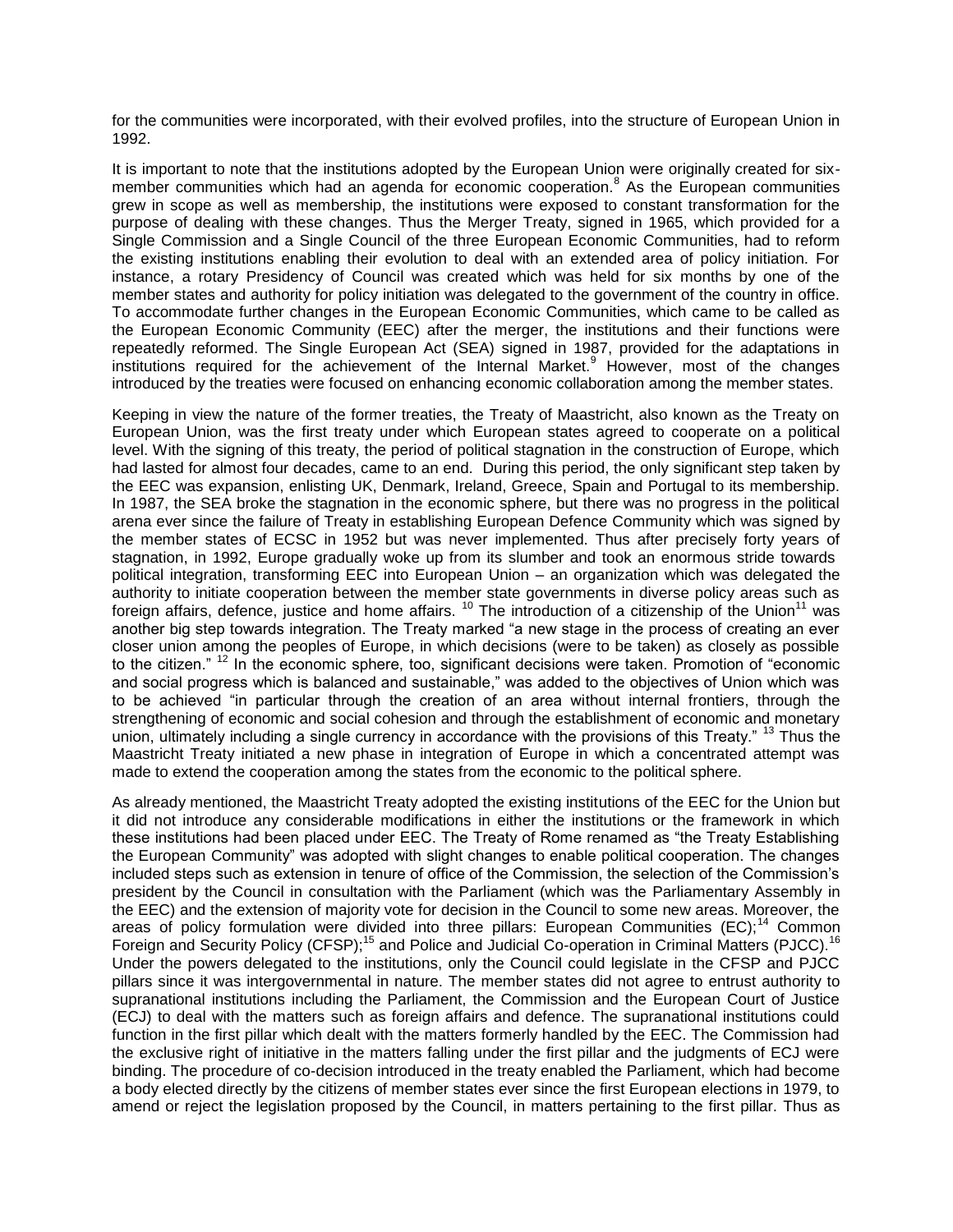the institutional framework of EEC was adopted for EU almost unmodified, the cooperation among the member states in EU could not be extended beyond the areas which had been traditionally under the jurisdiction of EEC.

After the implementation of the Maastricht Treaty in 1993, the shortcomings in the institutional structure of the EU gradually came to the surface. Practically, the EU remained unsuccessful in adopting any significant policy regarding defence, foreign policy and social reform. It was doubted that EU would be reduced to an intergovernmental organisation in which only Heads of State could take important decisions through consensus. However, the very structure that EU tended to adopt was, to a great extent, supranational in nature. The decision making process adopted by the Maastricht Treaty was an unsuccessful attempt to create a balance between the supranational and intergovernmental institutions. The legislation in Council often ended in stalemate because of lack of consensus. The decisions, which were made using the majority vote, came to be criticized by national parliaments since majority voting made the ministers, acting as the representatives of their governments, less accountable for the decisions made through this procedure.<sup>17</sup> Moreover, the role of the parliament was also criticized, since the members directly elected by EU citizens did not hold legislative powers comparable to that of the Council of Ministers. Consequently, the EU was indeed reduced to the status of an intergovernmental organization at the practical level, in contrast to its supranational framework.

Another problem facing the EU, for which the Maastricht Treaty provided little solution, was the problem of enlargement. Owing to the economic benefits that EU could confer, more and more European states wished to join the organization. Due to expansion in membership, decision making through consensus became almost an unachievable goal. Especially with the arrival of the East European states, which had diverse political systems with their growth rates being quite low in comparison to those of the West European economies. Accommodating these new member states required a fundamental reorganization of the EU's institutional framework and of various policy mechanisms.<sup>18</sup>

To deal with these problems, three major modifications were introduced in the institutional framework of EU in the Treaty of Amsterdam (1997) and Treaty of Nice (2001). Under these treaties, some modifications were introduced in the institutional framework of EU, including the reweighting of votes in the Council of Ministers to reflect the size of larger states more closely, the setting of a ceiling on the size of the commission and further modest extensions to the scope of qualified majority voting were introduced to ensure smooth functioning of the institutions of the Union after its enlargement to encompass twenty or more members.<sup>19</sup> These reforms, however, were insufficient to tackle the problems facing EU since an increase in the number of member states required a simplification of institutions as well as decision making procedures.

Thus in 2001, a few months after the Treaty of Nice had been signed, the European Council, convened at Laeken**,** declared that the treaties hitherto implemented still left the EU with an "inadequate institutional framework", which is insufficient to manage the issues arising from the enlargement in EU.<sup>20</sup> A Convention on the Future of Europe, consisting of representatives from member states governments, national parliaments and EU institutions, was formed. The convention was given the task of working on a new treaty which would introduce adequate modifications in the structure of EU.

A multitude of suggestions for reforming EU were presented. Among them was the suggestion put forth by the German foreign minister, Joschka Fischer, that called for a federal constitution. The proposal received support from the German Chancellor Gerhard Schröder, French President Jacques Chirac and British Prime Minister Tony Blair.<sup>21</sup> Following the suggestion, the Convention presented a "Draft Treaty establishing a Constitution for Europe" in July 2003. No constitutional reform in EU can be introduced unless unanimously approved by all member states. The Member States reached agreement on the text of the Constitutional Treaty in June 2004 and signed the document that October. It was planned that the Constitutional Treaty would come into force, following its ratification by the Member States, on 1 November, 2006. On 29 May and 1 June 2005 respectively, the French and Dutch electorates rejected the Constitutional Treaty in referendums, by 55 per cent and 62 per cent respectively. The French and Dutch "no" votes prevented the Constitutional Treaty from ever coming into force. The Constitutional Treaty was ratified by 18 of the 27 Member States. The European constitution suggested the repeal of all the existing treaties to replace them by only one text.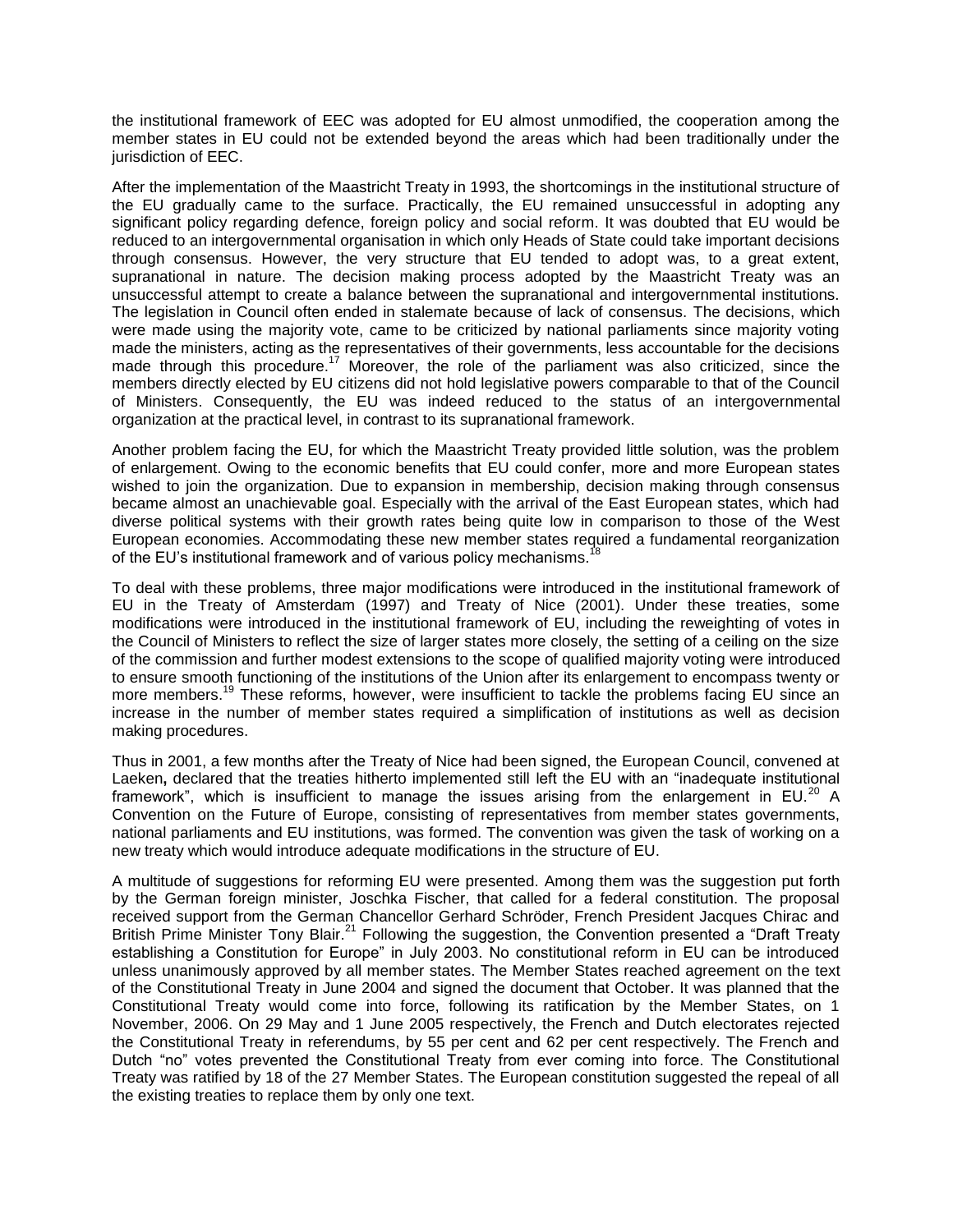In the wake of the French and Dutch referendums, in June 2005 the EU declared a "period of reflection" to consider the future of the institutional reform process.<sup>22</sup> In June 2006, the European Council extended the "period of reflection" for another year, but it requested Germany, which would hold the rotating EU Presidency in the first half of 2007, to present a report which would serve as the basis for further decisions on how to continue the reform process. The German Presidency made clear from the start of 2007 its hope of resolving the EU"s institutional impasse. The first concrete sign that the German Presidency's ambitious timetable might be becoming a serious prospect came in the "Berlin Declaration" of 25 March, 2007, which announced the aim of "placing the European Union on a renewed common basis before the European Parliament elections in 2009." However, the Berlin Declaration was signed only in the name of the Presidents of the three EU institutions – European Council, European Commission and European Parliament – as there was no agreement among the Member States themselves.

The German Presidency presented its report on the institutional reform process to the Member States on 14 June, 2007. In its report, the Presidency concluded that the way forward was to "preserve the substance of the innovations agreed upon in the 2004 IGC" while abandoning the structure of a single Constitutional Treaty and "constitutional" language and symbols. The Presidency, therefore, proposed "a return to the classical method of treaty change" – that is, a return to the practice of amending, rather than replacing, the existing Treaties. The Presidency further proposed that an IGC be convened rapidly, with the aim of reaching agreement on a new Treaty by the end of 2007.

On 19 October, 2007, EU leaders reached final political agreement on the new Treaty. Following checking by lawyers and linguists, the text of the Lisbon Treaty was published on 3 December, ahead of the Treaty's signature by the Member States on December 13, 2007.<sup>23</sup>

## **The Treaty of Lisbon**

The Treaty of Lisbon is the new sediment of legislation added to the existing legislative framework of EU, which has developed layer-upon-layer with each treaty agreed upon by member states throughout the fifty years of European construction. The treaty amends the Treaty on European Union (Maastricht Treaty 1992), the Treaty establishing the European Community (Merger Treaty 1967) and the Treaty on Functioning of European Union (Treaty of Rome). The official name of the treaty is "the Treaty on European Union and the Treaty establishing the European Community."

The sixty-five declarations in the treaty introduce a number of reforms in the legislative and institutional framework of the EU, giving it the popular name "the EU Reform Treaty." The Treaty of Lisbon tends to present a solution for the many problems facing EU. This includes the attempt to strike a balance in the powers delegated to the intergovernmental and supranational institutions, which is specifically important in order to ensure smooth decision making procedures and also to make EU more democratic in nature. The treaty also introduces some reforms and mechanisms to enable EU to take decisions related to defence and foreign affairs.

The institutions of European Union have gone under major changes. The objective of these modifications is to make the institutions more democratic, meeting the European citizens" expectations for high standards of accountability, openness, transparency and participation.

# **The Council**

The EU Council has received the most modifications. The most major among them is the office of the President of the Council. The Council will have a full-time standing President, elected by serving heads of government for a two-and-a-half-year term which will be renewable once. The President will prepare and host four or more summits a year. Until now, these functions were delegated to the premier of the member state holding the rotating presidency of the council.<sup>24</sup> The introduction of permanent president will not only help stabilise the Council it will also prevent the monopolisation by the presiding state of the decision making process. This monopolization was particularly criticized when the German presidency in June 2007 handled the reflection period for Lisbon Treaty without giving the member states enough time to discuss the provisions of the draft treaty on national level in June 2007. In the presence of a President independent of national constraints, the proceedings of the Council will not be conditioned by the policies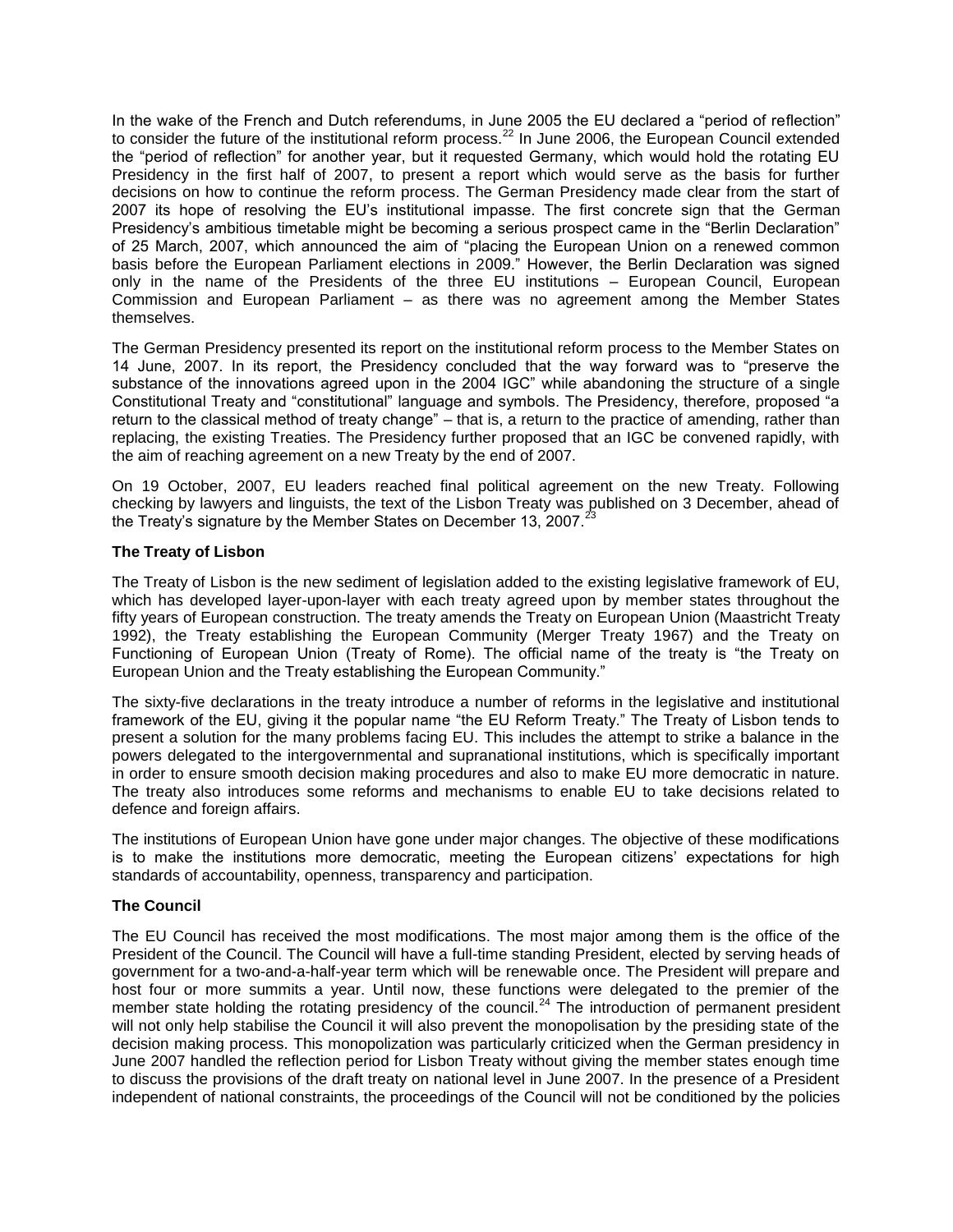of national government of any one member state. To enhance the accountability of the institution, the proceedings of the Council will held in public instead of being held behind closed doors.

Regarding the stability of the Council, an important reform is the extension in the term of rotating presidency. Under the treaty, the presidency will rotate among pre-established groups of Member States after a period of eighteen months. The three states forming the group will have a common programme and each state will chair the proceedings of the Council for a period of six months.<sup>25</sup> This will enable the Council to follow a consistent programme for a longer period of time thus stabilising the decision making procedure to a greater extent.

To avoid political impasse that often hinders decisions in Council, the Qualified Majority Voting (QMV) has been introduced in extended areas of policy making. This includes measures concerning border checks, measures concerning a common European asylum system, provisional emergency measures in case of a sudden inflow of refugees after consulting the European Parliament, and measures concerning a common immigration policy. The QMV has also been extended to Council"s decisions for providing incentives and support for the action of Member States with a view to promoting the integration of thirdcountry nationals residing legally on their territories. Judicial cooperation in civil matters, having a crossborder dimension, has also been included in the list of affairs that can be decided by QMV. Sensitive areas such as social security, foreign policy, taxation and security still require unanimous decisions. <sup>26</sup>

The voting procedure is also modified under the Treaty of Lisbon. The principle of Double Majority is devised to render a greater degree of legitimacy to the decisions taken by the Council. The principle works on two levels: on one level, it reflects the will of the of member states; and on the other level, it reflects the will of the majority of the citizens of EU. A double majority will be achieved when a decision is taken by 55 per cent (15 out of 27) of the Member States representing at least 65 per cent of the Union"s population. The principle will come into effect in 2014. For blocking a decision, a "Blocking Minority" of four member states will be required.  $27$ 

An important reform in the Council is introduction of a transitional measure whereby if Member States against a bill are significant in number but still insufficient to block the decision (1/3 of the Member States or 25 per cent of the population), all of the Member States commit to seeking a solution to rally opponents whilst reserving the option to vote at any time. This measure was introduced on the demand of Poland which had threatened to veto the opening of talks on the treaty if rights of smaller states in the voting procedure were not to be ensured.<sup>28</sup> Since most of the Member States were intent upon reaching an agreement, Poland"s demand was accepted to avoid a deadlock.

### **The European Parliament**

The European Parliament, which is the only institution of Union elected directly by the EU citizens, has been delegated greater powers under the treaty. The treaty declares that "the Parliament shall, jointly with the Council, exercise legislative and budgetary functions."<sup>29</sup> This gives the parliament powers equivalent to that of the Council in particular areas. On a legislative level, the co-decision procedure in legislation has been extended to encompass new competences. The co-decision requires the consent of the Parliament as well as the Council for legislation. Most of these areas have been also included for QMV in Council. This procedure mainly applies to the present domains of competence of the European Union (internal market and economic governance in particular) and to some new compe-tences that have been granted to it. Moreover, the European Parliament's legislative powers now focus on the control of individuals on the borders, on measures governing the reception and the processing of asylum seekers, as well as on the fight against illegal immigration. The Parliament is also given the power to elect the President of the Commission.

The number of members of the European Parliament has been reduced to seven hundred and fifty, plus the President. The minimum threshold has been set to six members per Member State and no Member State shall be allocated more than ninety-six seats. The term of the European Parliament would be five years.<sup>30</sup>

### **The Commission**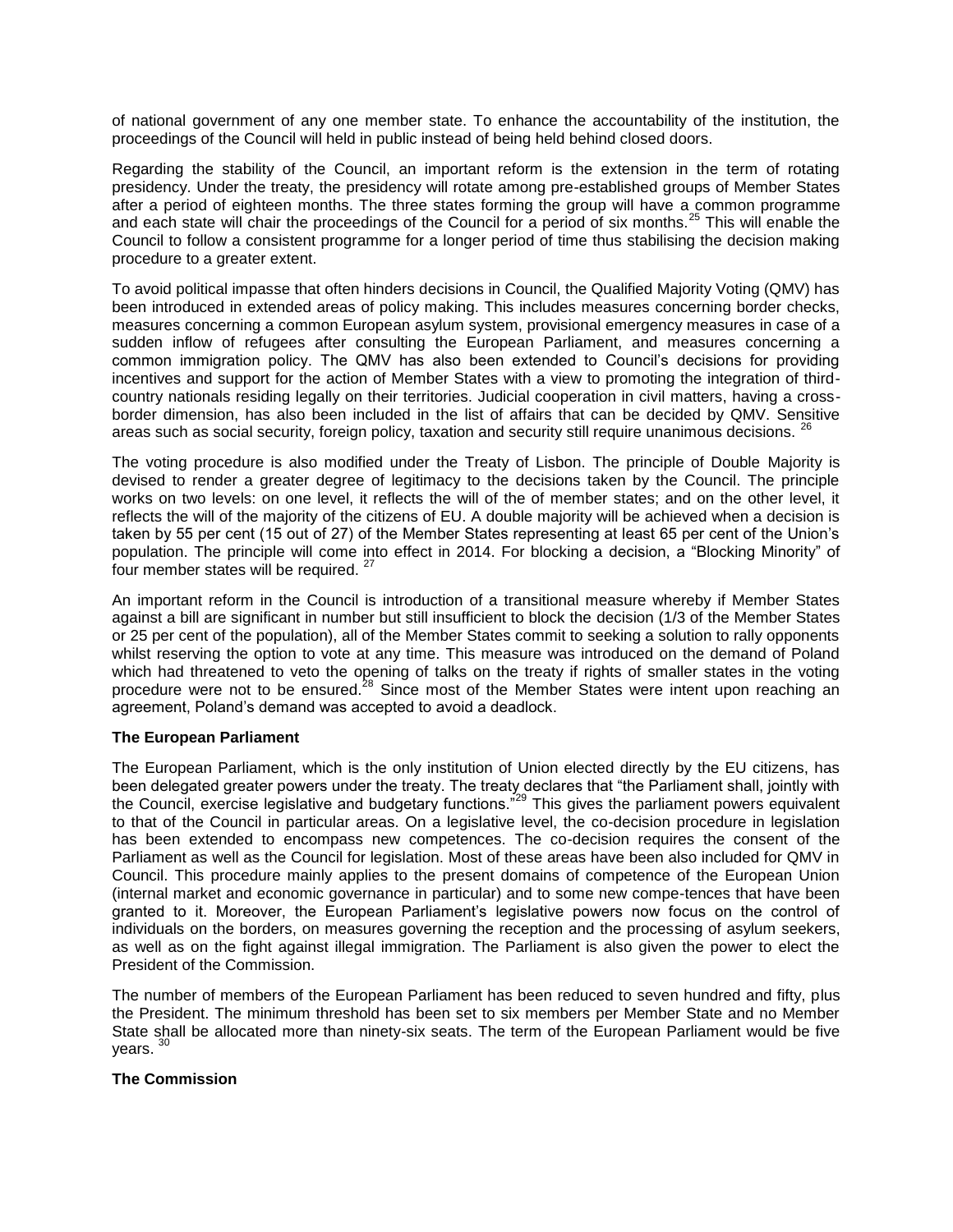The Commission traditionally holds the powers to promote the general interest of the Union and take appropriate initiatives to that end. Under the Lisbon Treaty, with the exception of the common foreign and security policy, and other cases provided for in the Treaties, the Commission would ensure the Union's external representation. After the implementation of Lisbon Treaty, the first Commission to be sworn in (2009-2014) will comprise, as today, a Commissioner from each Member State but from 2014, the number of Commissioners will correspond to two-thirds of the Member States (18 in a Union comprising 27 Member States). The members will be chosen according to an equal revolving system between States. The new system is a sign of progress as the reduction in the Commission's size will avoid any nationalisation of the Brussels College, in charge of representing the Union"s general interest.

The European Council, acting by a qualified majority, has been delegated the authority to propose to the European Parliament a candidate for President of the Commission. The candidate shall be elected by the European Parliament by a majority of its component members. If the person does not obtain the required majority, the European Council, acting by a qualified majority, shall within one month propose a new candidate who shall be elected by the European Parliament following the same procedure. $31$  The election of the Commission"s President by the European Parliament will render the institutions of EU more democratic. The election of President will reflect the citizens" will in the Commission which until now has been completely isolated form the public in EU.

Most importantly, the pillars dividing the areas of policy formulation have been abolished. The Commission holds the authority to initiate policies and through the co-decision and QMV, the Parliament and Council can legislate in most policy areas.

### **Foreign and Security Policy**

The Lisbon Treaty includes major reforms aiming to develop the much required coherence and unity for its foreign policy. The creation of a new office of High representative of the Union for Foreign Affairs and Security Policy merges the positions of High Representative for the Common Foreign and Security Policy and the European Commissioner for External Relations. The High Representative will chair the Foreign Affairs Council, which brings together all of the European Union Foreign Ministers and will represent the Union abroad. The Representative will have a European Diplomatic Service at his disposal. The introduction of this office will help enhance the coherence and unity of the European Union"s external action.

Another important reform is that the treaty gives EU the status of a Legal Entity. This implies that the Europe Union will now be delegated the authority by the member stases to sign legal documents and agreements.

The Lisbon Treaty provides major progress in terms of the "common security and defence policy." It introduces the "mutual defence clause" according to which, if one of the European Union Member States is attacked, the others are obliged to provide it with help. It also introduces a "solidarity clause." It also expands the Union"s potential in terms of the fight against terrorism, conflict prevention missions, postconflict stabilization missions, etc.

These States are, therefore, prepared to fulfill the most demanding military missions on behalf of the European Union particularly in response to requests made by the United Nations. It confirms the existence of the European Defence Agency with a view to developing a real European arms policy and to coordinating work to equip the various national armed forces. This is a major innovation. The Lisbon Treaty extends the Union"s field of activity to industrial and trade issues in the area of armament.

### **Conclusion**

The European Union has evolved as a political organization over the decades. Established as an organization for economic cooperation incorporating institutions enabling some degree of political cooperation as well, the EU has gone through various stages of evolution. With every stage, its elementary organs have developed to help the organization survive. From ECSC to EEC and then finally EU, there have been many transformations in the organization. The basic institutional framework, however, remains the same, which ensures the continuity of the organization despite the changes in its title. The changes introduced during the process of evolution of EU are superposed on the basic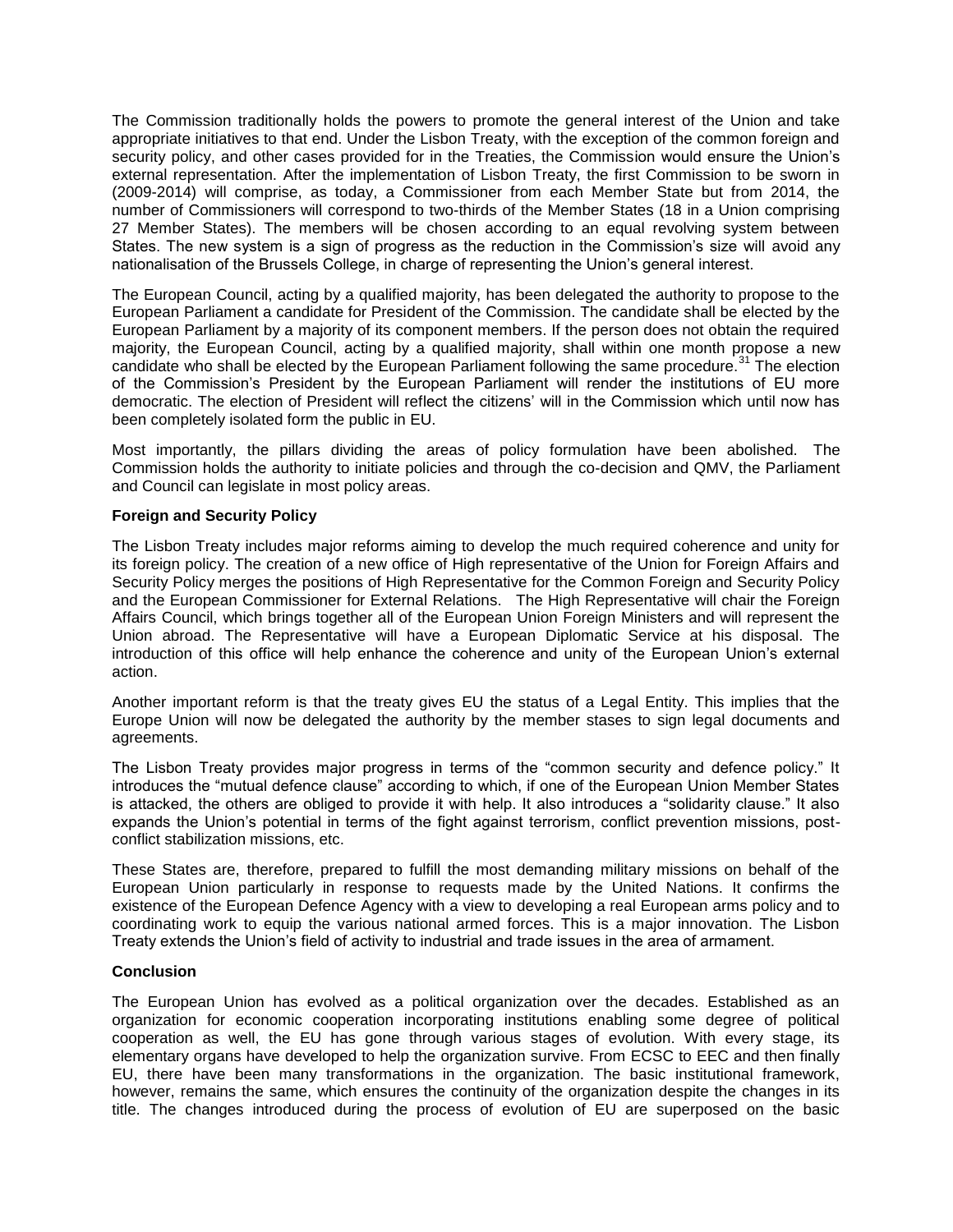institutional framework. The last major modifications superposed were through Maastricht Treaty in 1992. With the enlargement of EU, the Maastricht Treaty became insufficient to tackle the arising problems. Moreover, the Maastricht Treaty was a transition stage for EU transforming it into a full-fledged political organization from an organization meant for economic cooperation. The institutional flaws that EU received in this transition need to be removed in order to achieve better levels of efficiency. Attempts were made to remove these defects through the Treaty of Nice, Amsterdam but the need for some fundamental changes persisted.

With the beginning of the new millennium, the pressures to reform EU have been mounting in wake of globalization as well the growing security needs of Europe. EU"s success in economic sphere demands an increase in efficiency of EU on political level to enable the organization to hold a significant position in international politics.

The Treaty of Lisbon aims to address these issues, introducing reforms in institution of the EU as well as modifications in the political processes to enhance cooperation among the member states not only in economic sphere but also for formulating common and unanimous foreign and defence policy for the continent. Combining its economic and political strengths, with a stronger foreign and defence policy, the EU will be able to ensure a better place for Europe in the world.

#### **References**

\* Ms. Ayesha Shafiq is a Research Fellow at the Institute of Strategic Studies, Islamabad.

- 1. Jeremy W. Peters, "Appeal of euro strengthens against U.S. dollar" in International Herald Tribune, 01/01/2007, www.iht.com/articles/2007/ 01/01/ business/dollar.php
- 2. Article A, "Treaty on European Union", Official Journal C 191, 29 July 1992 http://eurlex.europa.eu/en/treaties/dat/11992M/htm/11992M.html# 0001000001
- 3. Simon Hix, The Political System of the European Union, Hampshire: Macmillian Press Ltd., 1999, p.26
- 4. Benelux Customs Union was an organisation of BElgium, NEtherlands and LUXembourg, formed in 1944 with the purpose of economic cooperation. The name of the union was derived from the first letters of the name of each of the three countries
- 5. Ernest Wistrich, The United States of Europe, The United States of Europe, (London: Routledge, 1994), p.30.
- 6. A legislative procedure under which it was made easier for the Council of Ministers to accept a Commission proposal than to over turn it, made the Commission a stronger executive than the High Authority had been. Hix, The Political System of the European Union, p.26
- 7. Ernest Wistrich, The United States of Europe, p.30.
- 8. Although the architects of the ECSC, Robert Schumann and Jean Monnet had envisaged creating political institutions for a united Europe, their plans were not executed and the political institutions formed for the three communities were only for the purpose of executing specific economic plans for the six member states.
- 9. "EUROPA: The EU at a glance: Treaties and law", at http://europa.eu/abc/ treaties/index\_en.htm
- 10. Article B, "Treaty on European Union", Official Journal C 191, 29 July 1992 http://eurlex.europa.eu/en/treaties/dat/11992M/htm/11992M.html# 0001000001
- 11. Ibid.
- 12. Article A, "Treaty on European Union", Official Journal C 191, 29 July 1992 http://eurlex.europa.eu/en/treaties/dat/11992M/htm/11992M.html# 0001000001